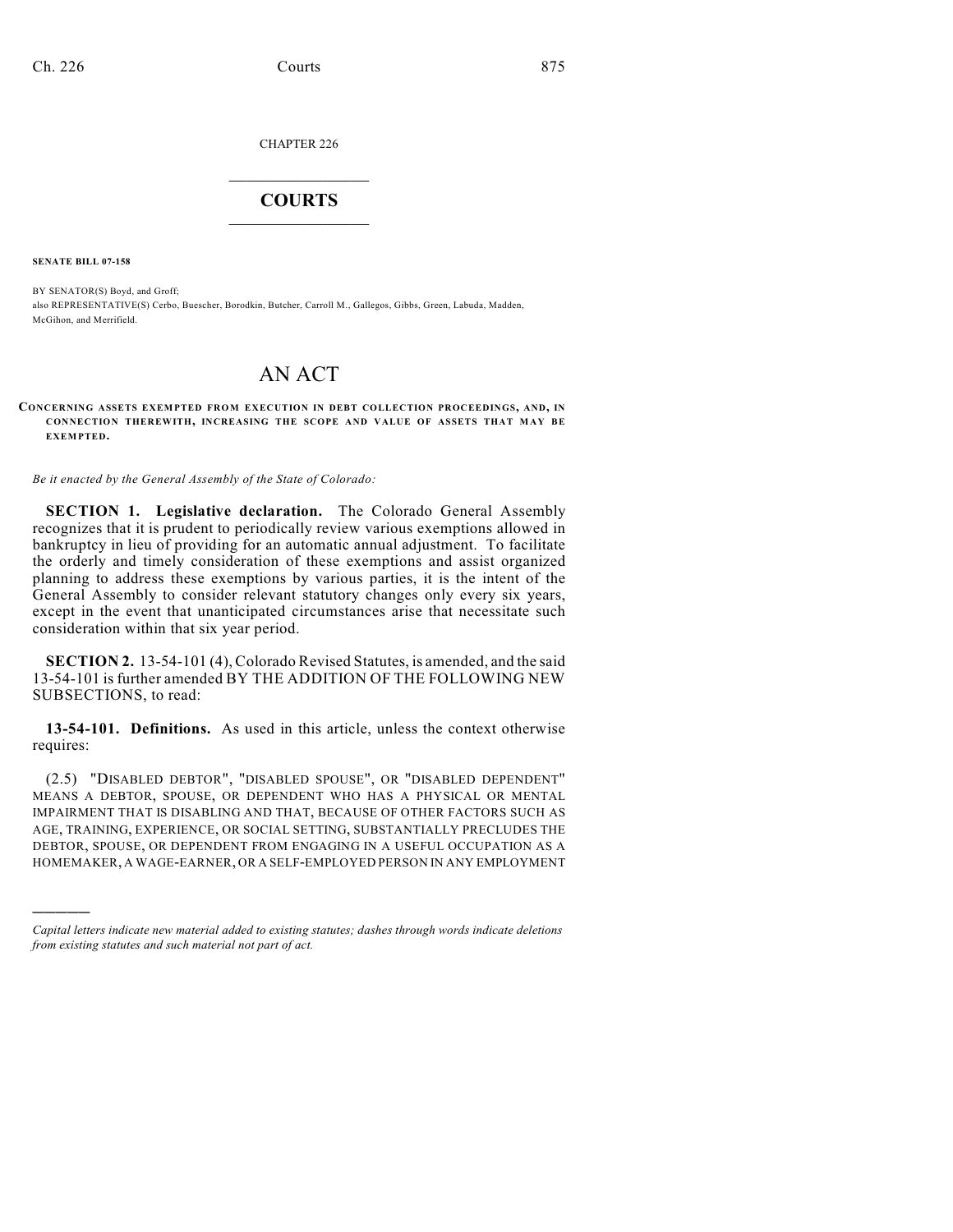THAT EXISTS IN THE COMMUNITY AND FOR WHICH HE OR SHE HAS COMPETENCE.

(3.5) "ELDERLY DEBTOR", "ELDERLY SPOUSE", OR "ELDERLY DEPENDENT" MEANS A DEBTOR, SPOUSE, OR DEPENDENT WHO IS SIXTY YEARS OF AGE OR OLDER.

(4) "Household goods" means, by way of illustration, household furniture, furnishings, dishes, utensils, cutlery, tableware, napery, pictures, prints, appliances, stoves, microwave ovens, beds and bedding, freezers, refrigerators, washing machines, dryers, home electronics, including but not limited to television sets, radio sets, videocassette recorders, stereos, computers, facsimile machines and telephones, cameras, exercise equipment, musical instruments, bicycles, sewing machines, and toys, AND HOME ELECTRONICS, INCLUDING BUT NOT LIMITED TO CAMERAS, TELEVISION SETS, RADIOS, STEREOS, COMPUTERS, FACSIMILE MACHINES, TELEPHONES, AND OTHER AUDIO AND VIDEO EQUIPMENT.

**SECTION 3.** 13-54-102 (1) (b), (1) (g), (1) (i), (1) (j), (1) (o), and (1) (u), Colorado Revised Statutes, are amended, and the said 13-54-102 (1) is further amended BY THE ADDITION OF A NEW PARAGRAPH, to read:

**13-54-102. Property exempt.** (1) The following property is exempt from levy and sale under writ of attachment or writ of execution:

(b) Watches, jewelry, and articles of adornment of the debtor and each dependent to the extent of one TWO thousand dollars in value;

(g) (I) Except as otherwise provided in subparagraph (II) of this paragraph (g), in the case of every debtor engaged in agriculture as the debtor's principal occupation, including but not limited to farming, ranching, dairy production, and the raising of livestock or poultry, all livestock, poultry, or other animals, and all tractors, farm implements, trucks used in agricultural operations, harvesting equipment, seed, and agricultural machinery and tools in the aggregate value of twenty-five FIFTY thousand dollars.

(II) Only one exemption in the aggregate value of twenty-five FIFTY thousand dollars shall be allowed for a debtor and his or her spouse under subparagraph (I) of this paragraph (g). In the event that property is claimed as exempt by a debtor or his or her spouse under subparagraph (I) of this paragraph (g), no exemption shall be allowed for such debtor or his or her spouse under paragraph (i) of this subsection (1).

(i) The stock in trade, supplies, fixtures, maps, machines, tools, electronics, equipment, books, and business materials of any debtor used and kept for the purpose of carrying on any gainful occupation in the aggregate value of ten TWENTY thousand dollars; EXCEPT THAT EXEMPT PROPERTY DESCRIBED IN THIS PARAGRAPH (i) MAY NOT ALSO BE CLAIMED AS EXEMPT PURSUANT TO PARAGRAPH (j) OF THIS SUBSECTION (1);

(j) (I) One or more motor vehicles or bicycles kept and used by any debtor in the aggregate value of three FIVE thousand dollars; or

(II) (A) One or more motor vehicles kept and used by any elderly or disabled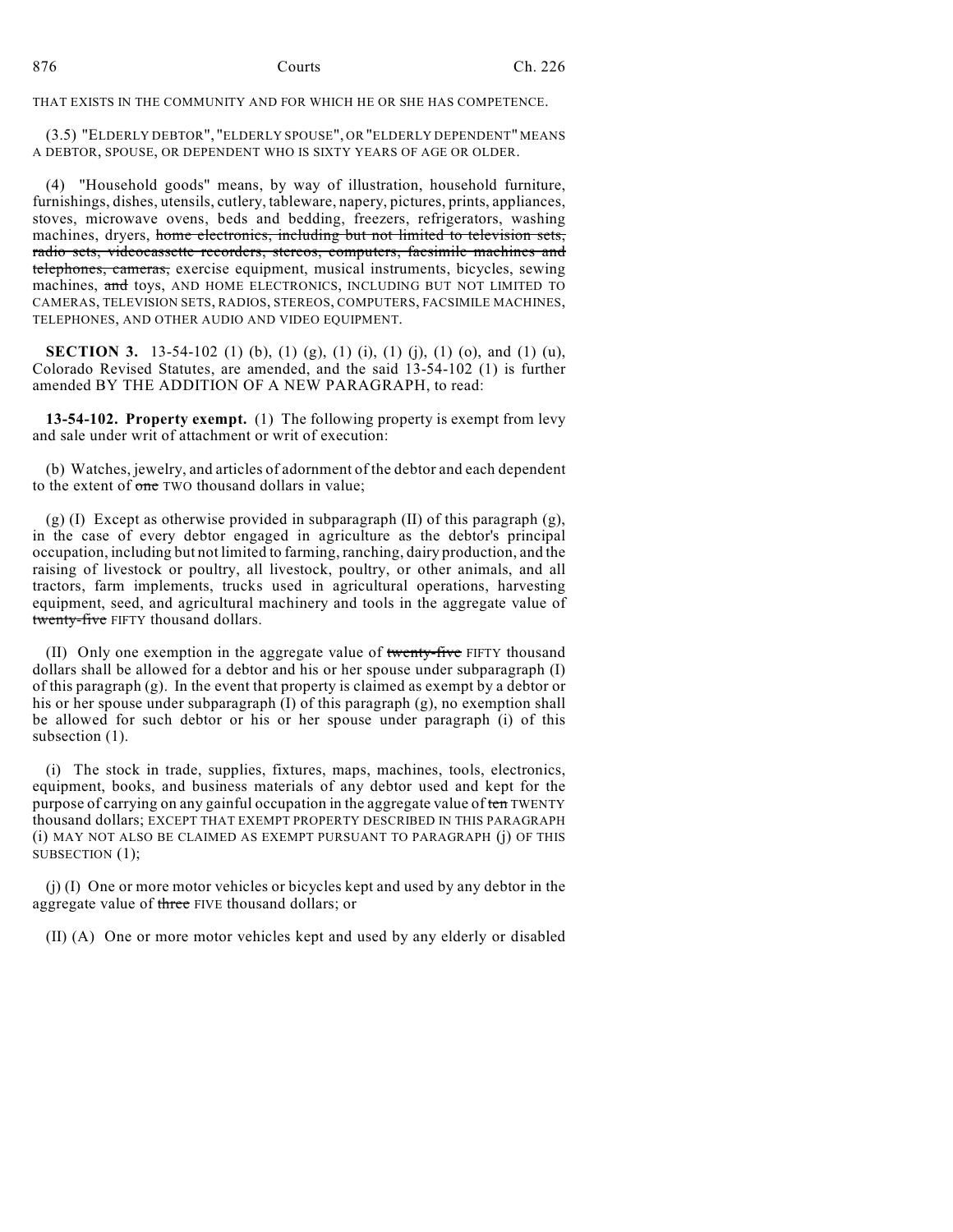debtor, or by any debtor with an elderly or disabled spouse or dependent, in the aggregate value of  $s\overline{t}$  TEN thousand dollars.

(B) For the purposes of this subparagraph (II): "Disabled person" means any person who has a physical or mental impairment which is disabling and which, because of other factors such as age, training, experience, and social setting, substantially precludes the person having such impairment from engaging in a useful occupation as a homemaker or as a wage earner in any employment which exists in the community for which he has competence; and "elderly person" means any person who is sixty-five years of age or older.

(o) The full amount of any federal or state INCOME TAX REFUND ATTRIBUTED TO AN earned income tax credit refund OR A CHILD TAX CREDIT:

(u) Any COURT-ORDERED DOMESTIC SUPPORT OBLIGATION OR PAYMENT, INCLUDING A MAINTENANCE OBLIGATION OR PAYMENT OR A child support obligation or child support payment, required by a support order if the CHILD SUPPORT OBLIGATION OR PAYMENT MEETS THE requirements of section 13-54-102.5; are met.

(v) ANY CLAIM FOR PUBLIC OR PRIVATE DISABILITY BENEFITS DUE, OR ANY PROCEEDS THEREOF, NOT OTHERWISE PROVIDED FOR UNDER LAW, UP TO THREE THOUSAND DOLLARS PER MONTH. ANY CLAIM OR PROCEEDS IN EXCESS OF THIS AMOUNT SHALL BE SUBJECT TO GARNISHMENT IN ACCORDANCE WITH SECTION 13-54-104.

**SECTION 4.** 13-54-102, Colorado Revised Statutes, is amended BY THE ADDITION OF A NEW SUBSECTION to read:

**13-54-102. Property exempt.** (5) (a) AS PROVIDED IN THE EXCEPTION CONTAINED IN 11 U.S.C. SEC. 522 (f) (3), AS AMENDED, A DEBTOR SHALL NOT AVOID A CONSENSUAL LIEN ON PROPERTY OTHERWISE ELIGIBLE TO BE CLAIMED AS EXEMPT PROPERTY.

(b) AS USED IN THIS SUBSECTION (5), UNLESS THE CONTEXT OTHERWISE REQUIRES, "CONSENSUAL LIEN" MEANS A LIEN ON PROPERTY GRANTED WITH THE CONSENT AND APPROVAL OF THE OWNER.

**SECTION 5.** 13-54-104 (2), Colorado Revised Statutes, is amended to read:

**13-54-104. Restrictions on garnishment and levy under execution or attachment.** (2) (a) Except as provided in subsection (3) of this section, the maximum part of the aggregate disposable earnings of an individual for any workweek which is subjected to garnishment or levy under execution or attachment may not exceed:

(I) For debts other than debts under subparagraph (II) of this paragraph (a), THE LESSER OF:

(A) Twenty-five percent of the individual's disposable earnings for that week; or

(B) The amount by which the individual's disposable earnings for that week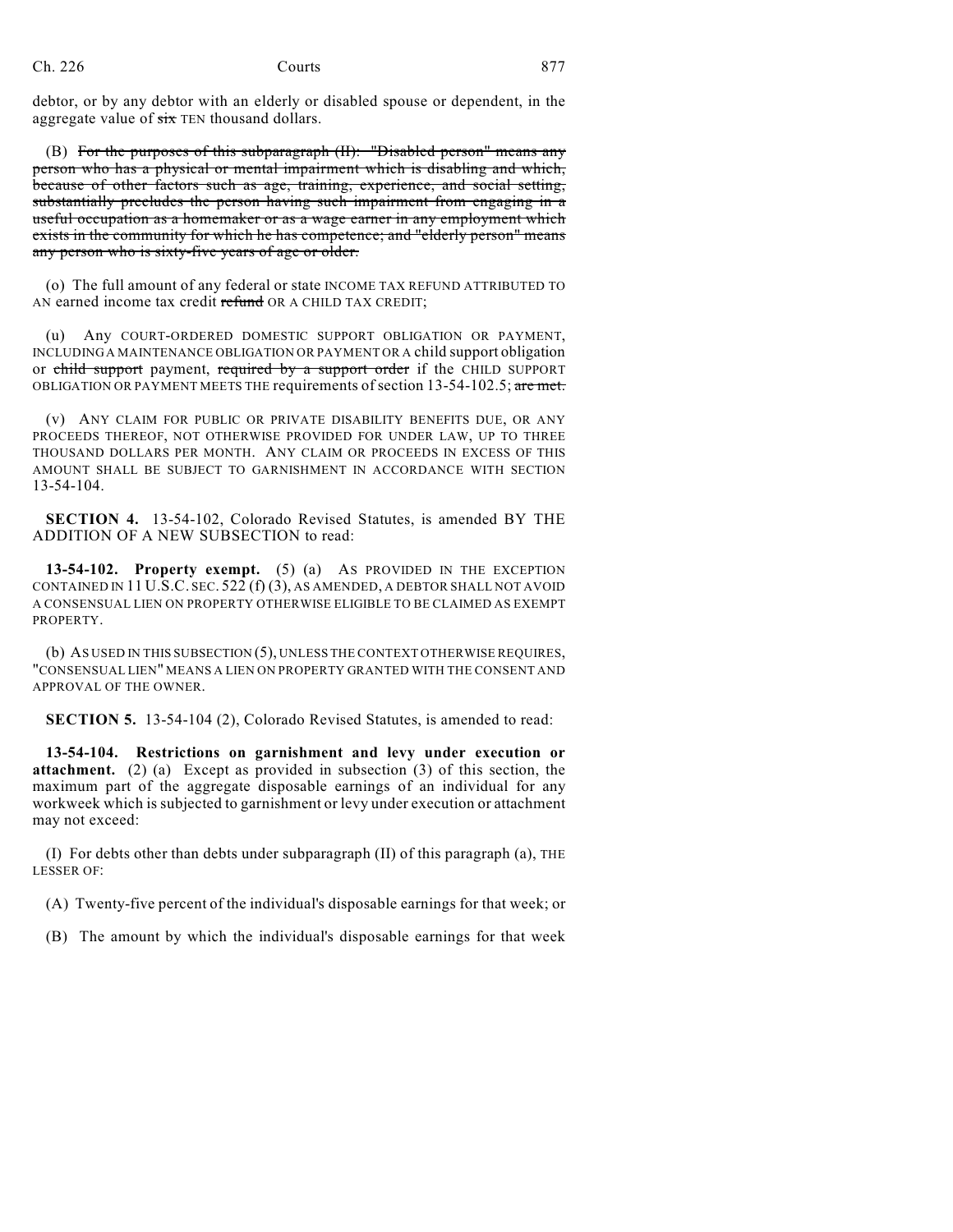exceed thirty times the federal minimum hourly wage prescribed by section 206 (a) (1) of title 29 of the United States Code in effect at the time the earnings are payable; whichever is less; OR

(C) THE AMOUNT BY WHICH THE INDIVIDUAL'S DISPOSABLE EARNINGS FOR THAT WEEK EXCEED THIRTY TIMES THE STATE MINIMUM HOURLY WAGE PURSUANT TO SECTION 15 OF ARTICLE XVIII OF THE STATE CONSTITUTION IN EFFECT AT THE TIME THE EARNINGS ARE PAYABLE;

(II) For debts for fraudulently obtained public assistance or fraudulently obtained overpayments collected pursuant to section  $26-2-128(1)(a)$ , C.R.S., THE LESSER OF:

(A) Thirty-five percent of the individual's disposable earnings for that week; or

(B) The amount by which the individual's disposable earnings for that week exceed thirty times the federal minimum hourly wage prescribed by section 206 (a)(1) of title 29 of the United States Code in effect at the time the earnings are payable; whichever is less. OR

(C) THE AMOUNT BY WHICH THE INDIVIDUAL'S DISPOSABLE EARNINGS FOR THAT WEEK EXCEED THIRTY TIMES THE STATE MINIMUM HOURLY WAGE PURSUANT TO SECTION 15 OF ARTICLE XVIII OF THE STATE CONSTITUTION IN EFFECT AT THE TIME THE EARNINGS ARE PAYABLE.

(b) In the case of earnings for any pay period other than a week, a multiple of the federal minimum hourly wage OR THE STATE MINIMUM HOURLY WAGE, equivalent in effect to that set forth in paragraph (a) of this subsection (2) as prescribed by the secretary of labor of the United States shall be used.

**SECTION 6.** 5-5-106 (2), Colorado Revised Statutes, is amended to read:

**5-5-106. Limitation on garnishment - definitions.** (2) (a) The maximum part of the aggregate disposable earnings of an individual for any work week that is subjected to garnishment to enforce payment of a judgment arising from a consumer credit transaction may not exceed the lesser of:

 $(a)$  (I) Twenty-five percent of the individual's disposable earnings for that week; or

 $(b)$  (II) The amount by which the individual's disposable earnings for that week exceed thirty times the federal minimum hourly wage prescribed by section 206 (a) (1) of the "Fair Labor Standards Act of 1938", 29 U.S.C. sec. 201 et seq., in effect at the time the earnings are payable; OR

(III) THE AMOUNT BY WHICH THE INDIVIDUAL'S DISPOSABLE EARNINGS FOR THAT WEEK EXCEED THIRTY TIMES THE STATE MINIMUM HOURLY WAGE PURSUANT TO SECTION 15 OF ARTICLE XVIII OF THE STATE CONSTITUTION IN EFFECT AT THE TIME THE EARNINGS ARE PAYABLE.

 $\overrightarrow{c}$  (b) In the case of earnings for a pay period other than a week, the administrator may prescribe by rule a multiple of the federal minimum hourly wage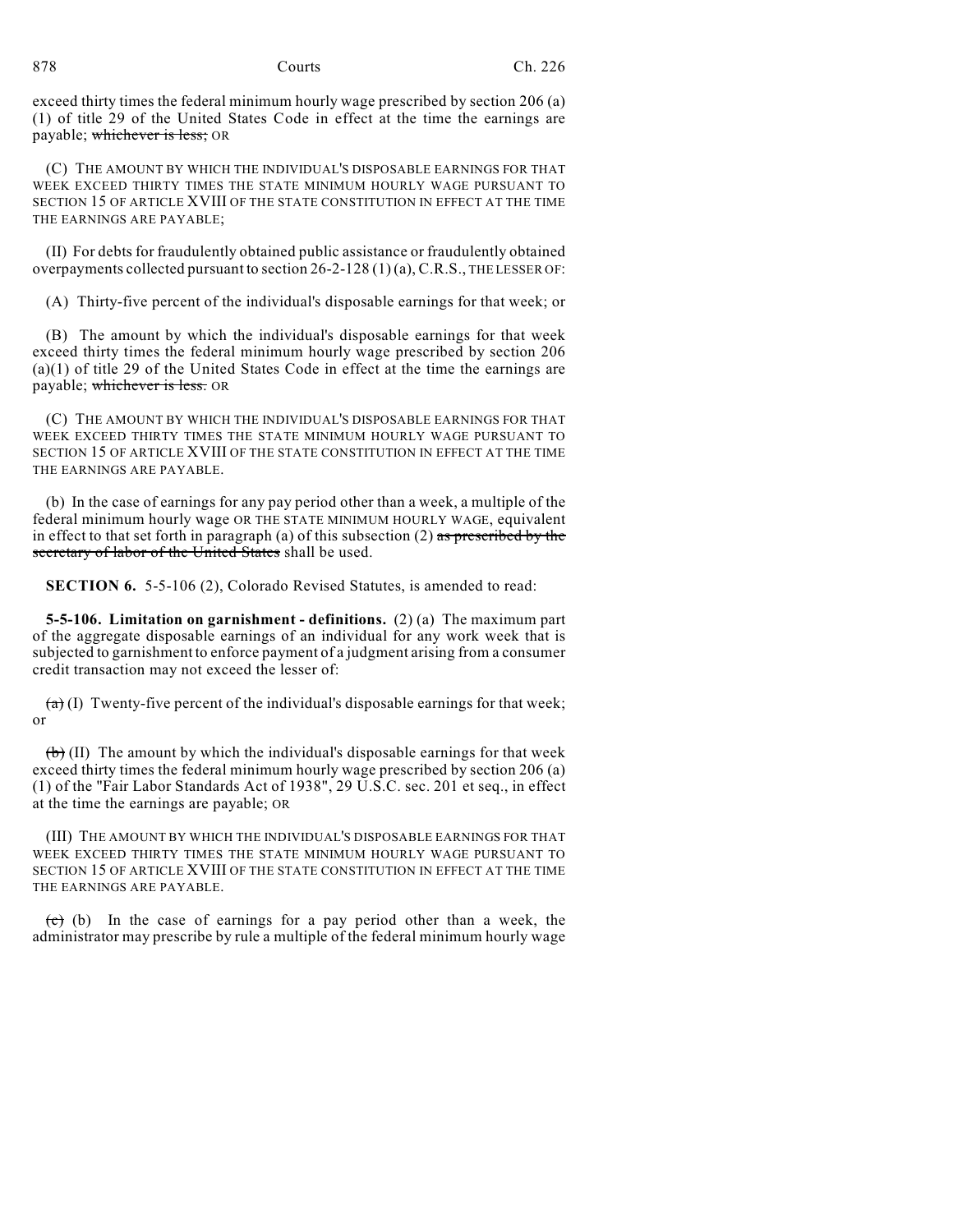OR THE STATE MINIMUM HOURLY WAGE, equivalent in effect to that set forth in paragraph (b) SUBPARAGRAPHS (II) OR (III) OF PARAGRAPH (a) of this subsection (2).

**SECTION 7.** 38-41-201, Colorado Revised Statutes, is amended to read:

**38-41-201. Homestead exemption.** (1) Every homestead in the state of Colorado occupied as a home by the owner thereof or his or her family shall be exempt from execution and attachment arising from any debt, contract, or civil obligation not exceeding in value the sum of forty-five thousand dollars in actual cash value in excess of any liens or encumbrances on the homesteaded property in existence at the time of any levy of execution thereon:

(a) THE SUM OF SIXTY THOUSAND DOLLARS IF THE HOMESTEAD IS OCCUPIED AS A HOME BY AN OWNER THEREOF OR AN OWNER'S FAMILY; OR

(b) THE SUM OF NINETY THOUSAND DOLLARS IF THE HOMESTEAD IS OCCUPIED AS A HOME BY AN ELDERLY OR DISABLED OWNER, AN ELDERLY OR DISABLED SPOUSE OF AN OWNER, OR AN ELDERLY OR DISABLED DEPENDENT OF AN OWNER.

(2) AS USED IN THIS SECTION, UNLESS THE CONTEXT OTHERWISE REQUIRES:

(a) "DISABLED OWNER", "DISABLED SPOUSE", OR "DISABLED DEPENDENT" MEANS AN OWNER, SPOUSE, OR DEPENDENT WHO HAS A PHYSICAL OR MENTAL IMPAIRMENT THAT IS DISABLING AND THAT, BECAUSE OF OTHER FACTORS SUCH AS AGE, TRAINING, EXPERIENCE, OR SOCIAL SETTING, SUBSTANTIALLY PRECLUDES THE OWNER, SPOUSE, OR DEPENDENT FROM ENGAGING IN A USEFUL OCCUPATION, AS A HOMEMAKER, A WAGE-EARNER, OR A SELF-EMPLOYED PERSON IN ANY EMPLOYMENT THAT EXISTS IN THE COMMUNITY AND FOR WHICH HE OR SHE HAS COMPETENCE.

(b) "ELDERLY OWNER", "ELDERLY SPOUSE", OR "ELDERLY DEPENDENT" MEANS AN OWNER, SPOUSE, OR DEPENDENT WHO IS SIXTY YEARS OF AGE OR OLDER.

**SECTION 8.** 38-41-207, Colorado Revised Statutes, is amended to read:

**38-41-207. Proceeds exempt - bona fide purchaser.** The proceeds from the exempt amount under this part 2, in the event the property is sold by the owner, or the proceeds from such sale under section 38-41-206 paid to the owner of the property or person entitled to the homestead shall be exempt from execution or attachment for a period of one year TWO YEARS after such sale if the person entitled to such exemption keeps the exempted proceeds separate and apart from other moneys so that the same may be always identified. If the person receiving such proceeds uses said proceeds in the acquisition of other property for a home, there shall be carried over to the new property the same homestead exemption to which the owner was entitled on the property sold. Such homestead exemption shall not be valid as against one entitled to a vendor's lien or the holder of a purchase money mortgage against said new property.

**SECTION 9.** 8-42-124 (1), Colorado Revised Statutes, is amended to read:

**8-42-124. Assignability and exemption of claims - payment to employers**  when. (1) Except for amounts due under court-ordered support or for a judgment